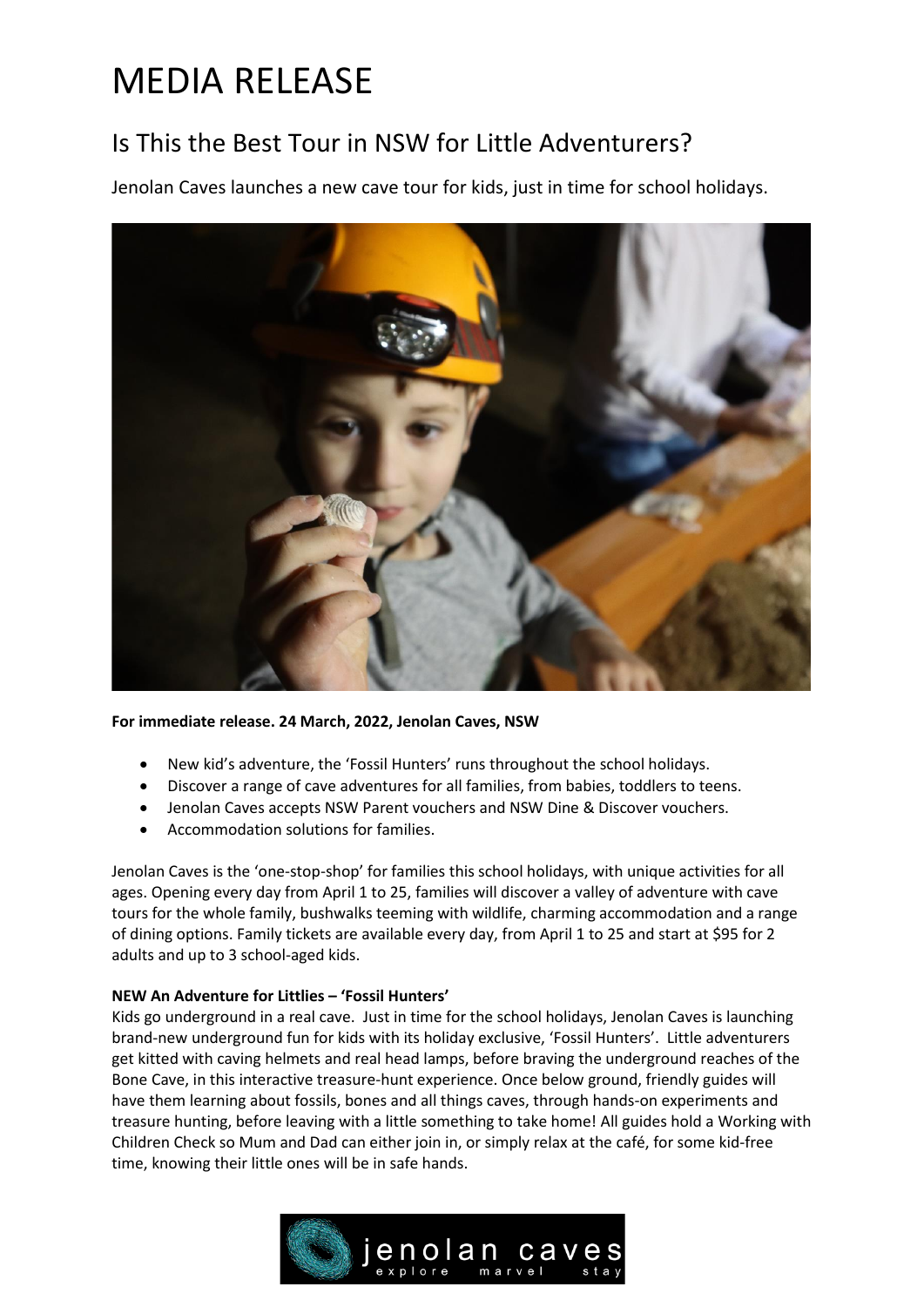# MEDIA RELEASE

*'Fossil Hunters, Children (age 5-12), \$39.95, 1 adult free of charge, 1.5 hours, exclusive to the holidays April 9 to 25, 2022.*

#### **Why Jenolan is the Best Place for Tiny Tots to Teens this Holiday.**

There is so much to do at Jenolan Caves, with 5 spectacular caves open for tours. While tiny tots can enjoy the lights of the Chifley tour, teens can tackle tight twists and turns, getting down and dirty on an adventure tour.

Cave Operations Manager, Ingrid Moores, says, "The question we get most often is, 'We have a baby and a toddler. Which cave should we do?' Well, I have a toddler, and when I bring him to work, we see the Chifley Cave. It's short, parents love the crystal formations, and kids are fascinated by the coloured lights."

*Chifley Cave, all ages, \$95 per family, 1 hour*

Cave BINGO! For a bit of extra fun on every show cave tour this school holidays, little adventurers with a keen ear can play 'Cave Bingo'. Kids tick off cave wonders, as they explore the underground world - to be named an honourary cave guide.

For those looking for a challenge, families should embark on a climbing, sliding, squeezing and crawling into the heart of the mountain. All participants need is a thirst for authentic adventure and with all that adrenaline on offer, teens will be truly won over.

### *Plughole Adventure Experience, min. age 10, \$149, 2.5 hours. No caving experience required.*

#### **Get Out and Be Wild These Holidays**

Provided visitors book and prepay a ticket for cave tour or dining, they will be admitted to the Jenolan valley, and can roam the rugged bush tracks, free of charge. Jenolan Caves has been an animal sanctuary for more than a century, so the area is teeming with shy wildlife. A handy tip for overnight guests is that although watchful visitors can spot animals like wallabies and lyrebirds any time of day, animals tend to be more active at dusk and dawn.

#### **How to Feed Hungry Explorers**

Families can grab an energy boost before endless adventure by popping into the spacious (and licensed) Caves Café, on the ground floor of Caves House. Upstairs in Cave House, Mums and Dads can find the well-stocked Jeremiah's Bar, right next to historic Chisolm's Restaurant, open for high tea, roast lunch and dinner every day through the holidays. If the weather is cool, visitors can wrap their hands around a hot chocolate near the fire, and on warm days, they can keep rosellas company on the sunny verandah. Jenolan Caves accepts NSW Parent Vouchers for cave tours and NSW Dine and Discover vouchers for cave tours, high teas and lunches.

#### **Accommodation Solutions for All Families**

Jenolan Caves offers a range of accommodation these holidays. Looking a little like a European chalet the Mountain Lodge offers adjoining family rooms. For big families, there is the 2-storey, selfcontained Binoomea Cottage providing space and privacy. Families who love old fashioned country charm, and don't mind sharing a bathroom, can book lower priced 'Traditional' rooms in historic Caves House. All accommodation is within 5 minutes' walk of bushwalking trails, dining and tours.

#### **End of Release**

#### **Other information**

Jenolan Caves will open **every day** from April 1 to 25, before returning to weekend trading. This includes all the school holidays, the Easter long weekend and the ANZAC day long weekend. Online